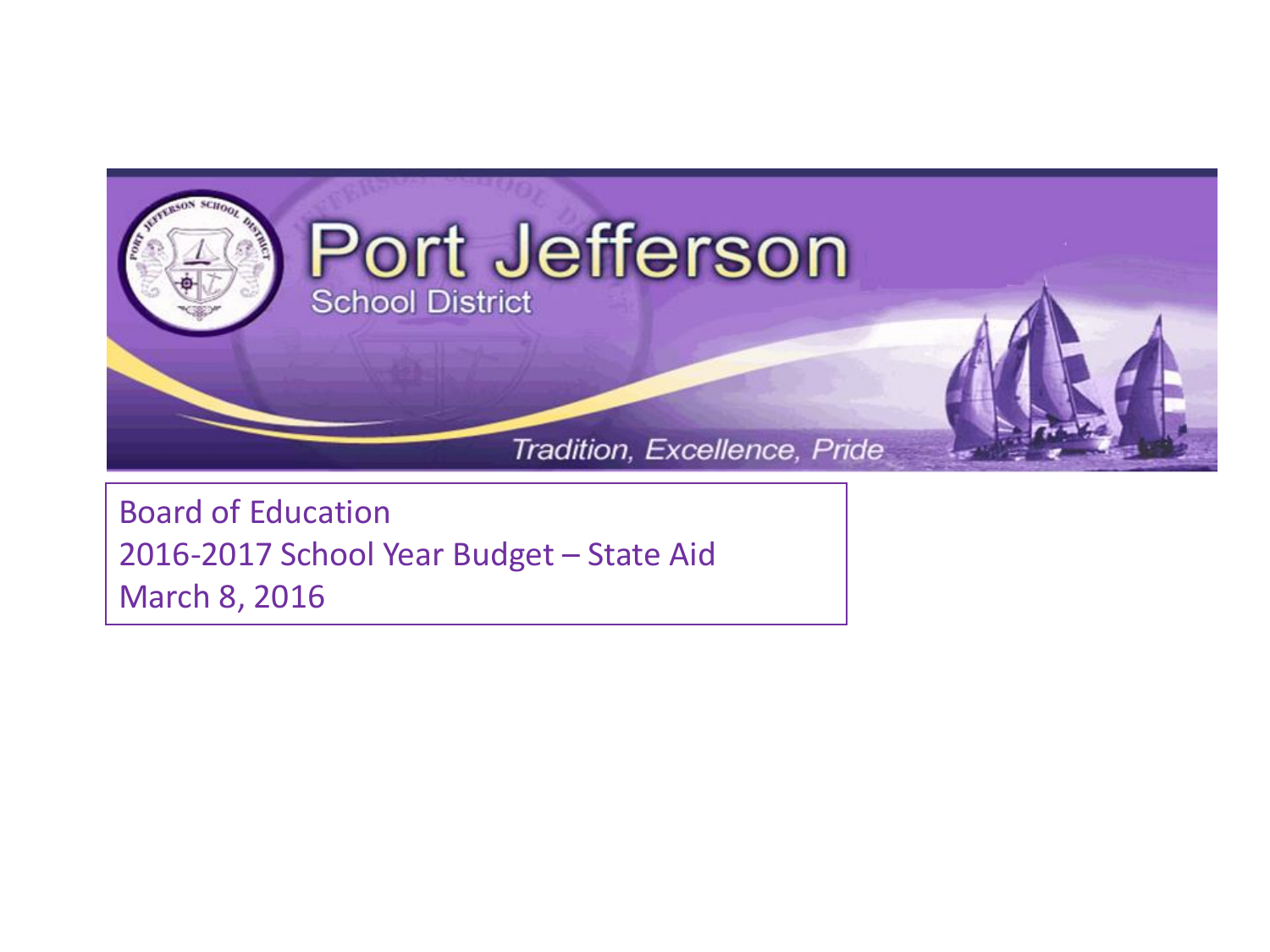# **State Aid – Talking Points**

- Governor's Budget does not have full Gap Elimination restoration
- $\triangleright$  Legislative Budget still to be approved
- $\triangleright$  High Cost Excess Cost Aid based upon individual filings. 2013/2014 claims still being processed
- $\triangleright$  Impact of Gap Elimination Adjustment approximately \$240,000 per year
- Universal Prekindergarten is recorded in Federal Fund
- $\triangleright$  Smart School allocation of \$333,922 is not in current budget draft. The Executive Budget recommended a \$2 billion general obligation bond act, approved by the voters in November 2014. Bond proceeds will fund enhanced education technology in schools, with eligible projects including infrastructure improvements to bring high-speed broadband access to schools, the purchase of interactive smart boards for classrooms and the purchase of tablet computers for students. Additionally, these funds could be used to support construction of new prekindergarten classroom space. Funds will be allocated to each school district and school districts will have to submit a smart schools investment plan for approval by the State. Guidance is forthcoming.

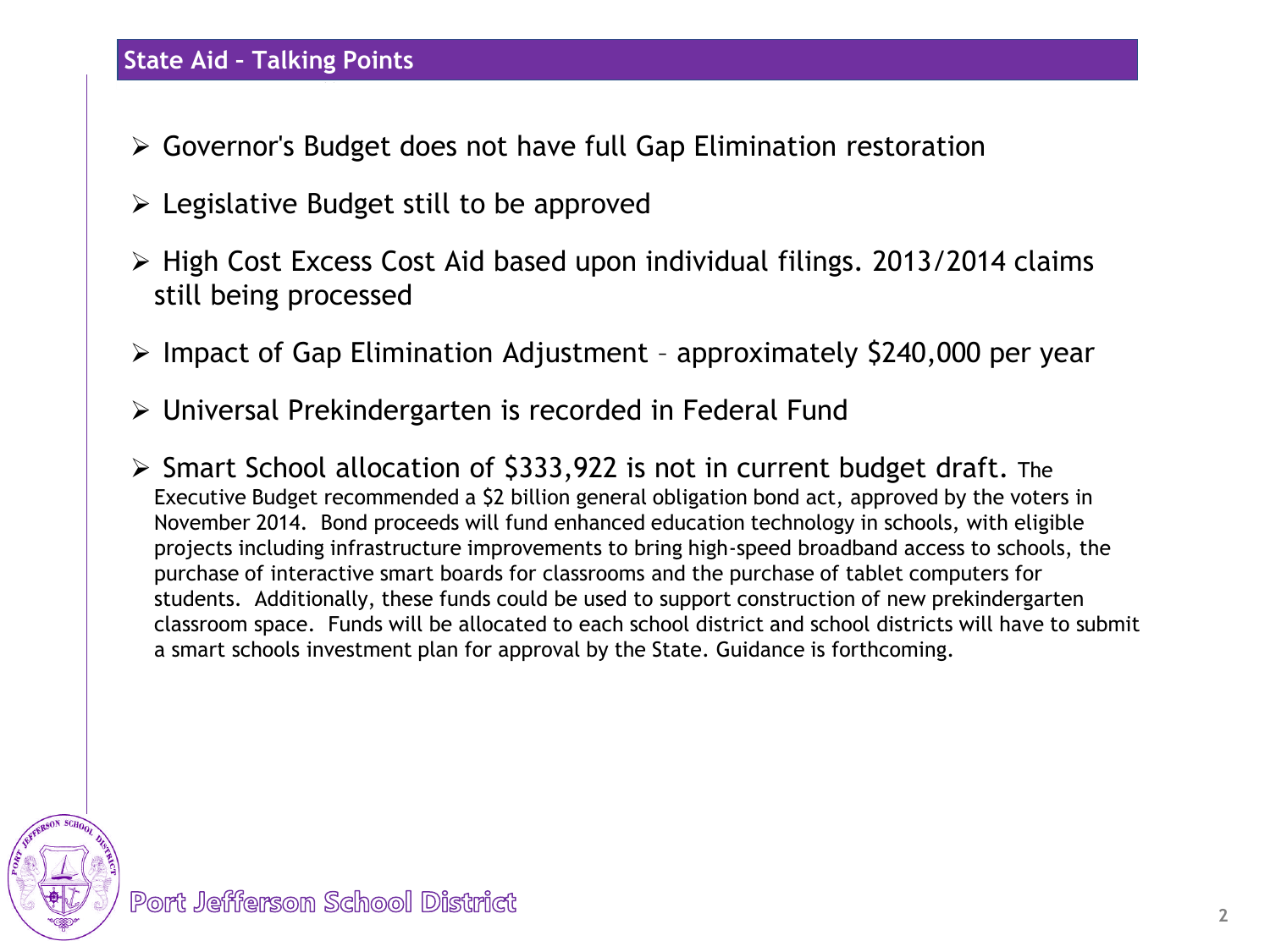**State Aid**

|                                    | 2015-16 Estimated Aid 2016-17 Estimated Aid |            | Change     |
|------------------------------------|---------------------------------------------|------------|------------|
| <b>Foundation Aid</b>              | 2,721,722                                   | 2,721,722  |            |
| <b>Full Day K Conversion</b>       |                                             |            |            |
| Universal Prekindergarten          | 75,600                                      | 75,600     |            |
| <b>BOCES</b>                       | 279,986                                     | 298,899    | 18,913     |
| <b>Special Services</b>            |                                             |            |            |
| <b>High Cost Excess Cost</b>       | 92,937                                      | 47,162     | (45, 775)  |
| <b>Private Excess Cost</b>         | 34,566                                      | 29,305     | (5,261)    |
| Hardware & Technology              |                                             |            |            |
| Software Library Textbook          | 96,735                                      | 92,574     | (4, 161)   |
| <b>Transportation Incl Summer</b>  | 64,174                                      | 64,315     | 141        |
| <b>Operating Reorg Incentinve</b>  |                                             |            |            |
| <b>Charter School Transitional</b> |                                             |            |            |
| Academic Enhancement               |                                             |            |            |
| High Tax Aid                       | 94,118                                      | 94,118     |            |
| Supplemental Pub Excess Cost       |                                             |            |            |
| <b>GAP Elimination Adjustment</b>  | (499, 347)                                  | (343, 154) | 156,193    |
| <b>GEA Restoration</b>             | 156,193                                     | 102,946    | (53, 247)  |
| Subtotal                           | 3,116,684                                   | 3,183,487  | 66,803     |
| Buliding + Bldg Reorg Incent       | 415,537                                     | 270,354    | (145, 183) |
| Total                              | 3,532,221                                   | 3,453,841  | (78, 380)  |
|                                    | 3,456,621                                   | 3,378,241  | (78, 380)  |

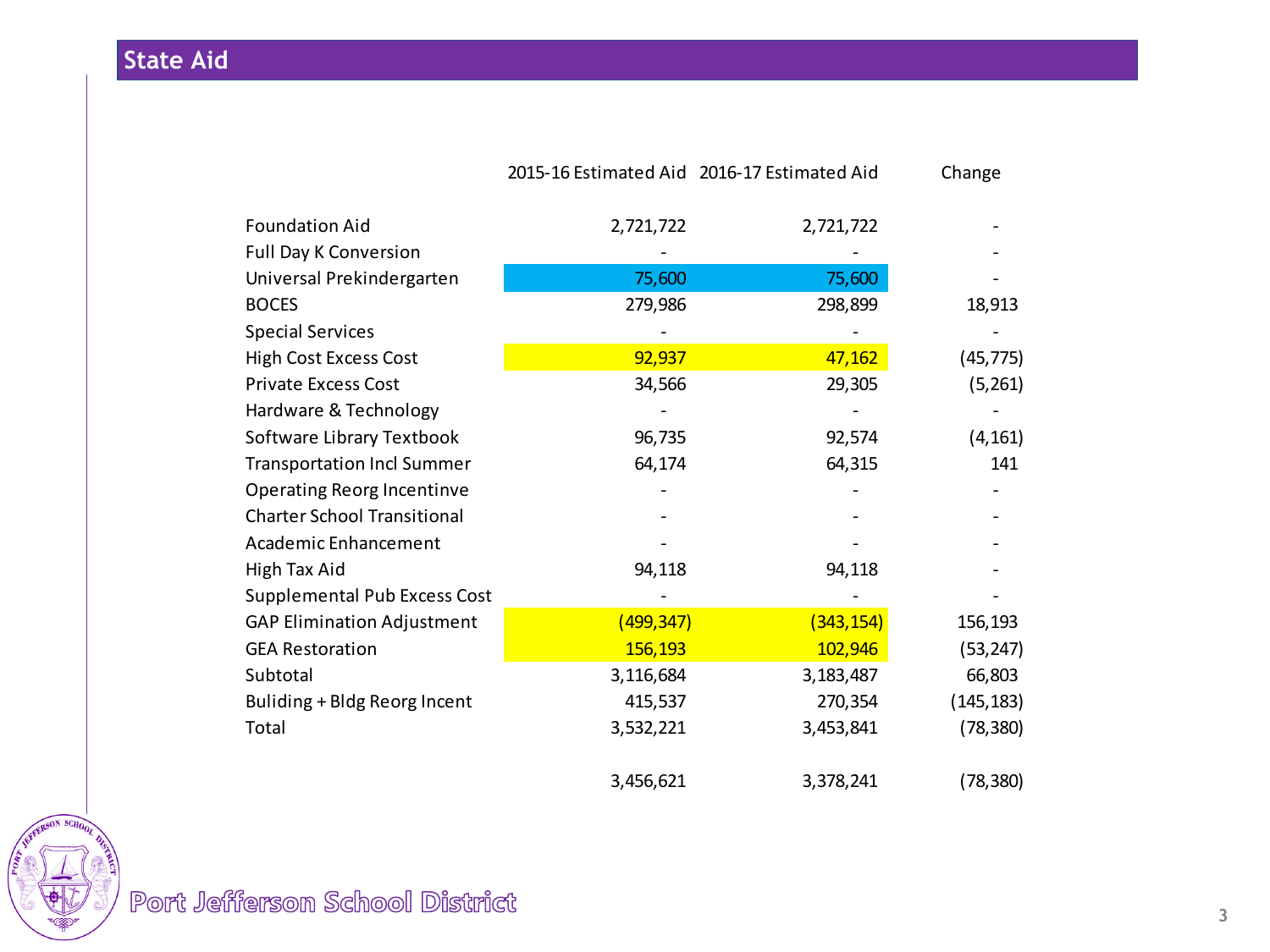### Summary of Estimated Revenues 2016-17 Proposed Budget

| (A) State Aid = Adopted NYS Budget |               |               |                   |               |  |
|------------------------------------|---------------|---------------|-------------------|---------------|--|
|                                    | <b>Budget</b> | <b>Budget</b> | <b>Difference</b> |               |  |
| <b>ITEM</b>                        | 2015-16       | 2016-17       | \$                | $\frac{9}{6}$ |  |
|                                    |               |               |                   |               |  |
| <b>Proposed Budget</b>             | 42,397,368    | 41,160,455    | (1, 236, 913)     | $-2.92%$      |  |
| <b>State Aid Projection</b>        | 3,456,621     | 3,378,241     | (78, 380)         | $-2.27%$      |  |
| Other Revenue                      |               |               |                   |               |  |
| <b>Continuing Education</b>        | 0             | 0             | 0                 | n/a           |  |
| <b>Health Services/Tuition</b>     | 507,500       | 522,000       | 14,500            | 2.86%         |  |
| Interest Income                    | 30,000        | 30,000        | 0                 | 0.00%         |  |
| Rentals                            | 770,000       | 760,000       | (10,000)          | $-1.30%$      |  |
| Reserves-SCTR                      | 200,000       | 200,000       | 0                 | 0.00%         |  |
| Pilot Program                      | 1,360,000     | 1,340,000     | (20,000)          | $-1.47%$      |  |
| Miscellaneous                      | 128,820       | 123,000       | (5, 820)          | $-4.52%$      |  |
| <b>Fund Balance Applied</b>        |               |               | 0                 | n/a           |  |
| <b>Fund Balance Transfer</b>       | 1,300,000     | 0             | (1,300,000)       | $-100.00\%$   |  |
| <b>Total Other Revenue</b>         | 4,296,320     | 2,975,000     | (1, 321, 320)     | $-30.75%$     |  |
| <b>Total Non Tax Levy Revenues</b> | 7,752,941     | 6,353,241     | (1,399,700)       | $-18.05%$     |  |
| Tax Levy Revenues Required         | 34,644,427    | 34,807,214    | 162,787.00        | 0.47%         |  |
| <b>Total Assessed Valuation</b>    | 23,947,564    | 23,926,880    | (20, 684)         | $-0.09%$      |  |
| <b>Projected Tax Rate</b>          | 144.67        | 145.47        | 0.81              | 0.56%         |  |

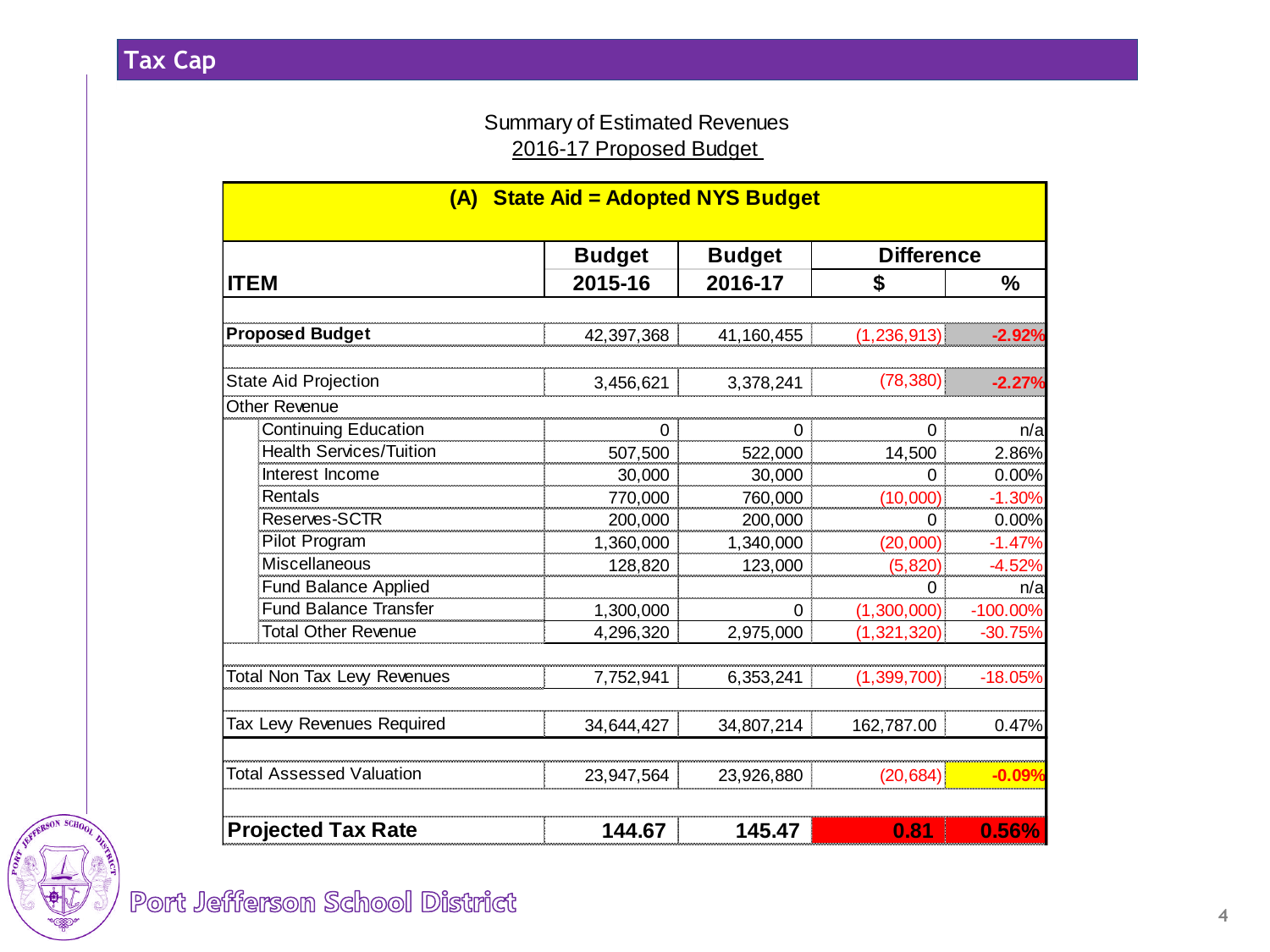### **Budget Enhancements**

## Board of Education provided guidance on total budget figure. Administrative Directive – Proceed to Tax Cap

### .47% **Enhancements**

Construction –\$300,000 - project to be determined Business Office 1.0 Admin Mid Year hire in 2015-2016 Additional FTE – .4 Teacher (ENL) Additional .5 Clerical for Special Education Office

#### Additional enhancements based upon final State Aid figures

New Special Education Integration Model at Elementary School (\$72,000) Funds for new voting machine requirements (\$5,000) Funds for online professional development (\$10,000)